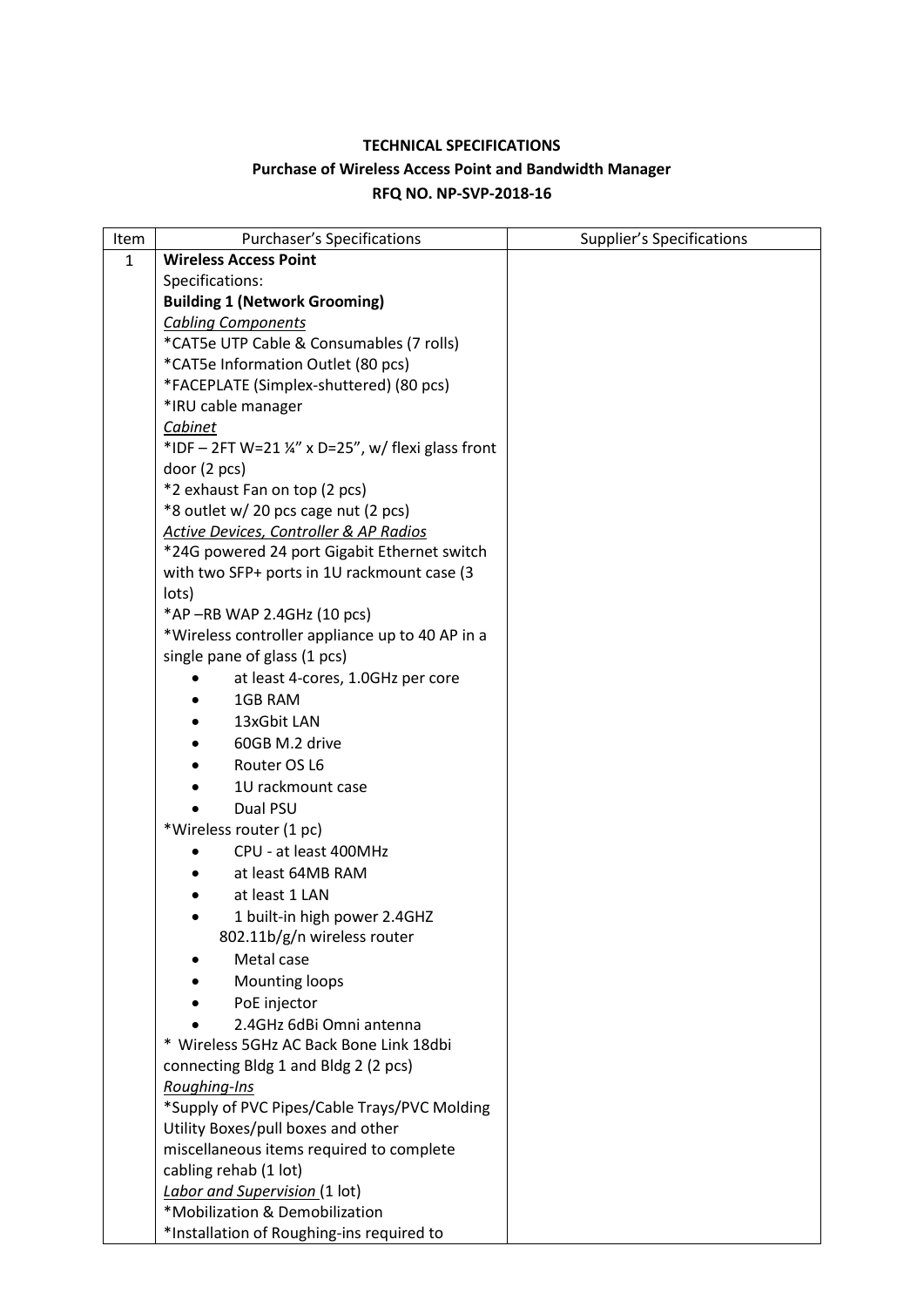complete the cabling of AP's and grooming project \*Mounting of 2FT Rack to approved location \*Cable Pulling and termination required to complete the cabling project \*Testing, provisioning, grooming, commissioning, labeling, Documentation and submission of as built Plan, fluke test result. One-year equipment warranty \*One-time configuration of wan to lan, dhcp, hotspot, LAN security, Wireless controller and tutorial (LAN security and wireless guest) **Building 2 (structured Cabling)** *Cabling Components* \*CAT6 UTP Cable (7 rolls) \*UTP CAT6 Patch Cable 1M (39 pcs) \*UTP CAT6 Patch Cable 3M (21 pcs) \*CAT6 Information Outlet (42 pcs) \*Faceplates (Duplex) (21 pcs) \*CAT6 – 24 ports Patch Panel Loaded (4 pcs) \*1RU cable manager (4 pcs) *Network and IDF Cabinet (3 pcs)* \*DF – 2FT W=21  $\frac{1}{4}$ " x D-25" with flexi glass front door \*2 exhaust FAN on top \*8 outlets *Active Devices & AP Radios*  $*AP - RB WAP 2.4GHz (7 pcs)$ \*24G powered 24port Gigabit Ethernet switch with two SFP+ ports in 1U rackmount case (1 pc) *Roughing-Ins and Conduits (1 lot)* \*Supply of PVC Pipes/Cable/Trays/PVC Molding Utility Boxes and other miscellaneous items required to complete data cabling *Labor and Supervision (1 lot)* \*Mobilization & Demobilization \*Installation of roughing-ins required to complete the cabling of AP's and grooming project \*Mounting of 2FT Rack to approved location \*Cable Pulling and termination required to complete the cabling project \*Testing, commissioning, labeling, Documentation and submission of as built Plan, fluke test results \*One-year equipment warranty *Assumption and Notations* 1. No Chipping Works 2. Restorations of affected area is not included on this proposal 3. Electrical works is not included on this proposal 4. Bonds /Work Permit will be to the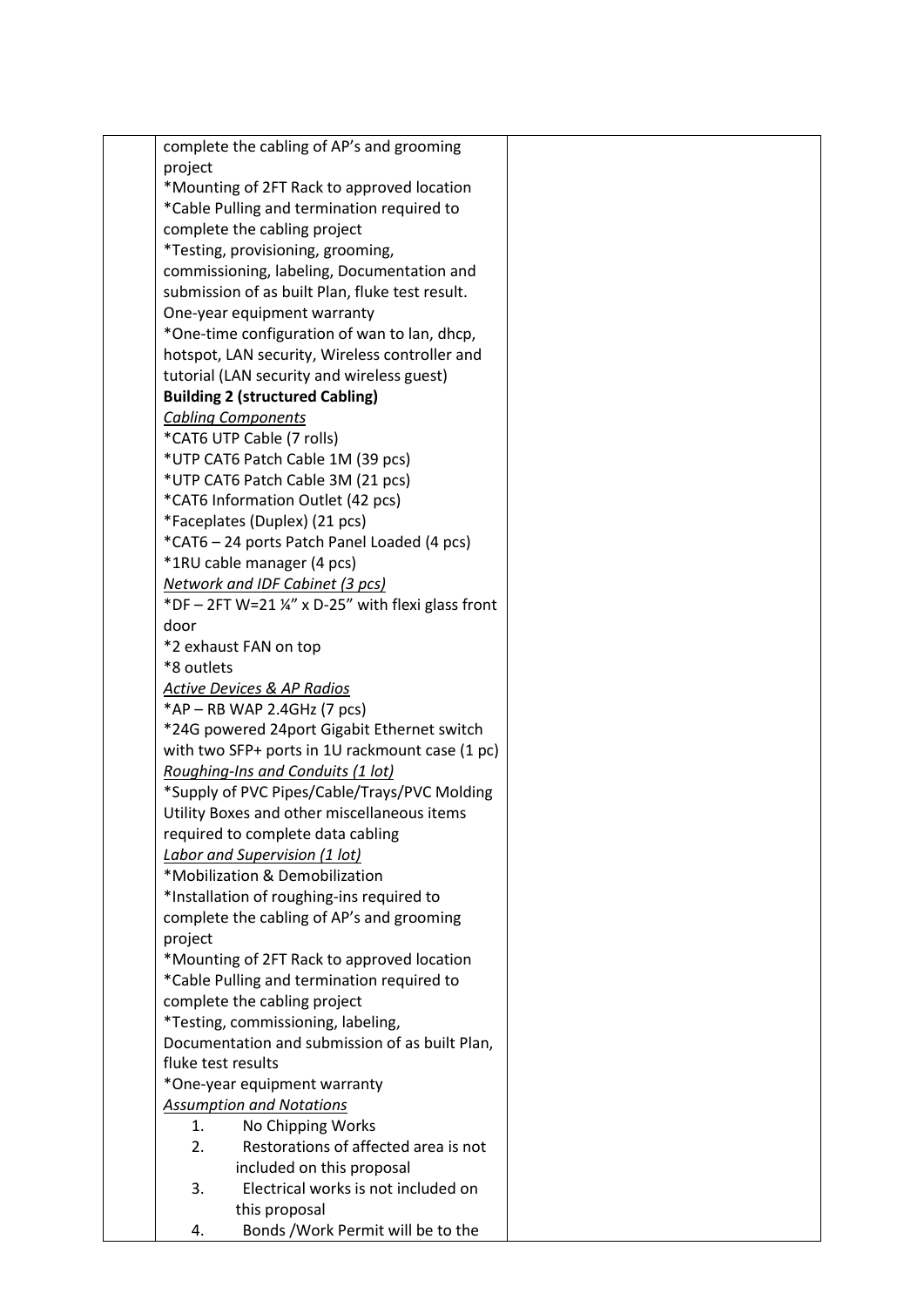|                | account of the client<br>Maintenance/Support Agreement<br>*Duration: at least 8 months<br>*Next business day response time<br>*Unlimited email and phone support<br>*Online ticketing portal for off business hours'<br>support<br>*Emergency hotline for Urgent issues<br>Inclusion:<br>*Wireless controller config support<br>*PtP Wireless configuration support (bldg1 to<br>bldg2)<br>*DNS and DHCP addressing support<br>*OFFICE and GUEST WIFI configuration support<br>*Preconfigured configured Wireless |  |
|----------------|-------------------------------------------------------------------------------------------------------------------------------------------------------------------------------------------------------------------------------------------------------------------------------------------------------------------------------------------------------------------------------------------------------------------------------------------------------------------------------------------------------------------|--|
|                | Security/Protocol config support<br>*LAN Security support for rough devices (Office<br>network wired and wireless)<br>*LAN to WAN configuration support (internet                                                                                                                                                                                                                                                                                                                                                 |  |
| $\overline{2}$ | connectivity)<br>*Structured Cabling support<br><b>Bandwidth Manager</b>                                                                                                                                                                                                                                                                                                                                                                                                                                          |  |
|                | Specification:<br>*CPU: at least 4-cores, 1.4GHz per core, at least<br>1GB RAM, Gbit LAN, at least 60GB M.2 Cache<br>drive, 1U rackmount case, Dual PSU<br>*Managed Preconfigured appliance, Supports<br>Dynamic Traffic Shaping with QoS. Transparent<br>Mode<br>Implementation:<br>*Installation and commissioning<br>*Assign dynamic Traffic Shaping to segments on<br><b>BOQ Network</b><br>*Train at least 1 BOQ IT personnel on                                                                             |  |
|                | operations of the bandwidth manager<br>equipment.<br>*Phone and email support (Mondays to Fridays,<br>8 to 5PM, except holidays)<br><b>Warranty</b><br>*1 year service and parts warranty                                                                                                                                                                                                                                                                                                                         |  |

Name of Company and Address

Signature Over Printed Name Telephone/Fax Number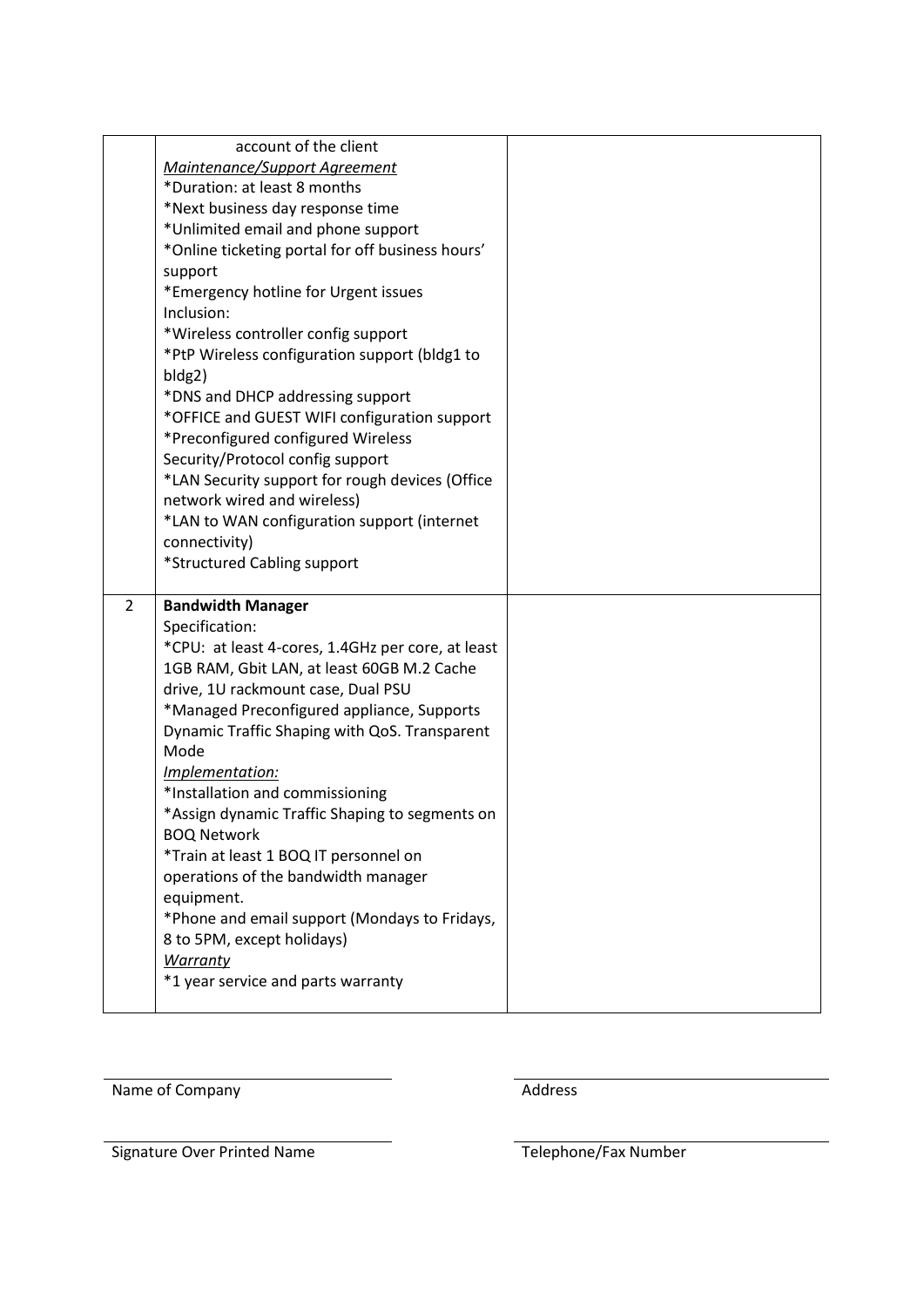# **TECHNICAL SPECIFICATIONS Purchase of Wireless Access Point and Bandwidth Manager RFQ NO. NP-SVP-2018-16**

| Item                         | Item Description         | Qty         | Unit | Unit Cost  | <b>Total Cost</b> |
|------------------------------|--------------------------|-------------|------|------------|-------------------|
| $\operatorname{\mathsf{No}}$ |                          |             |      |            |                   |
| $\mathbf 1$                  | Wireless Access Point    | $\mathbf 1$ | Lot  | 880,000.00 | 880,000.00        |
|                              |                          | $\mathbf 1$ |      |            |                   |
| $\overline{2}$               | <b>Bandwidth Manager</b> |             | Lot  | 100,000.00 | 100,000.00        |
|                              |                          |             |      |            |                   |
|                              |                          |             |      |            |                   |
|                              |                          |             |      |            |                   |
|                              |                          |             |      |            |                   |
|                              |                          |             |      |            |                   |
|                              |                          |             |      |            |                   |
|                              |                          |             |      |            |                   |
|                              |                          |             |      |            |                   |
|                              |                          |             |      |            |                   |
|                              |                          |             |      |            |                   |
|                              |                          |             |      |            |                   |
|                              |                          |             |      |            |                   |
|                              |                          |             |      |            |                   |
|                              |                          |             |      |            |                   |

All prices offered (unit price and total bid price) must be typed or written in indelible ink

After having carefully read and accepted your conditions, I/We quote you on the item/s at prices noted above.

Name of Company **Address** Address

Signature Over Printed Name